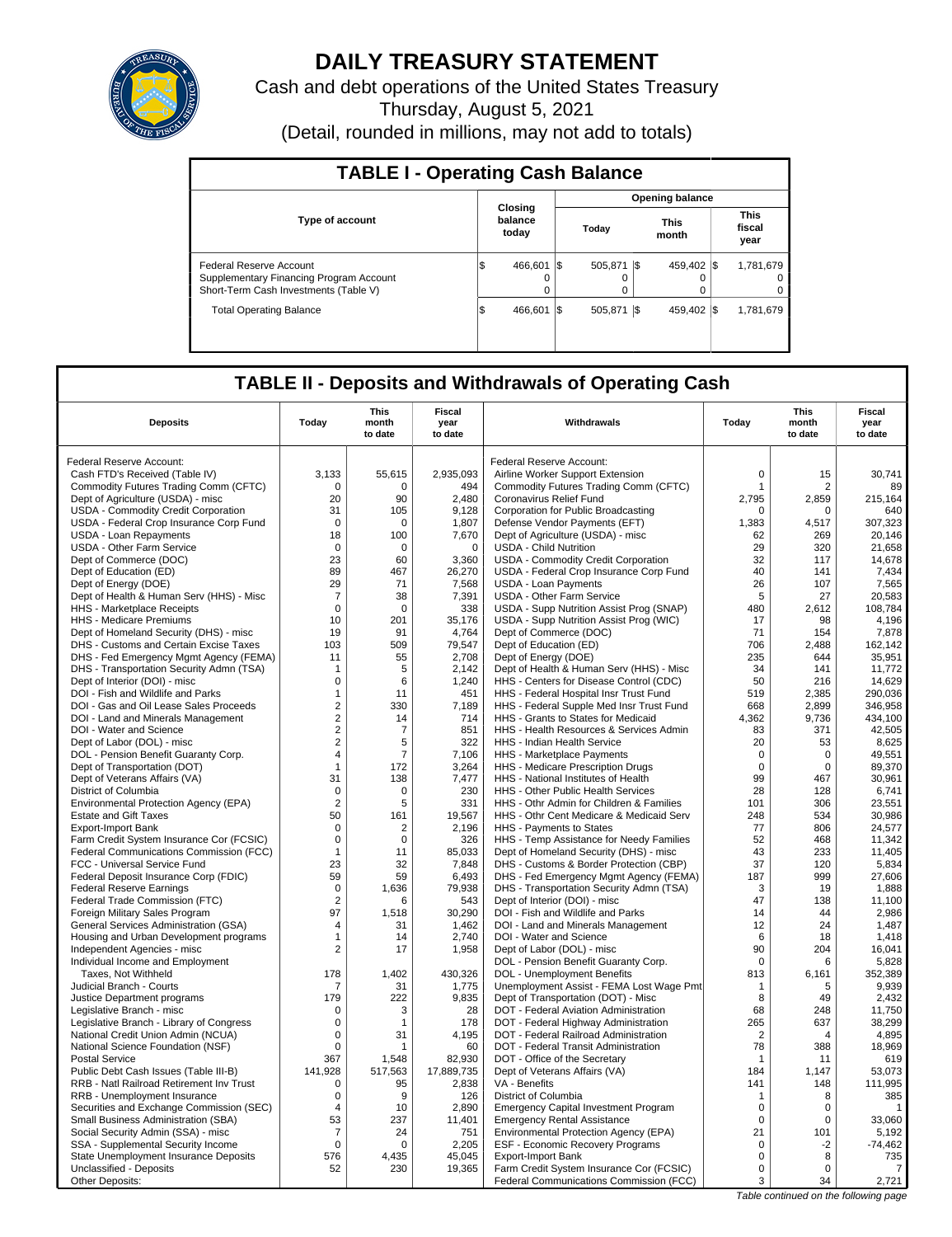|                                                                        |                                                                                      |             |                       | <b>TABLE II cont. - Deposits and Withdrawals of Operating Cash</b>   |                            |              |                      |  |       |                                 |                           |
|------------------------------------------------------------------------|--------------------------------------------------------------------------------------|-------------|-----------------------|----------------------------------------------------------------------|----------------------------|--------------|----------------------|--|-------|---------------------------------|---------------------------|
| <b>Deposits</b>                                                        | <b>This</b><br>Fiscal<br>Withdrawals<br>Today<br>month<br>year<br>to date<br>to date |             |                       |                                                                      |                            |              |                      |  | Today | <b>This</b><br>month<br>to date | Fiscal<br>year<br>to date |
| Federal Housing Admin: Note Sales                                      | 172                                                                                  | 447         | 18,160                | FCC - Universal Service Fund                                         | 15                         | 60           | 7,309                |  |       |                                 |                           |
| Thrift Savings Plan Transfer                                           | 241                                                                                  | 932         | 41,064                | Federal Deposit Insurance Corp (FDIC)                                | $\overline{2}$             | 3            | 805                  |  |       |                                 |                           |
|                                                                        |                                                                                      |             |                       | Federal Employees Insurance Payments                                 | 282                        | 1,204        | 75,286               |  |       |                                 |                           |
|                                                                        |                                                                                      |             |                       | Federal Salaries (EFT)                                               | 153                        | 562          | 173,852              |  |       |                                 |                           |
|                                                                        |                                                                                      |             |                       | Federal Trade Commission (FTC)                                       | 0                          | $\mathbf{1}$ | 454                  |  |       |                                 |                           |
|                                                                        |                                                                                      |             |                       | General Services Administration (GSA)                                | 138                        | 825          | 23,146               |  |       |                                 |                           |
|                                                                        |                                                                                      |             |                       | Housing and Urban Development programs                               | 181                        | 4,031        | 64,014               |  |       |                                 |                           |
|                                                                        |                                                                                      |             |                       | Independent Agencies - misc                                          | 16                         | 42           | 3,274                |  |       |                                 |                           |
|                                                                        |                                                                                      |             |                       | Interest on Treasury Securities                                      | 0                          | 8,290        | 233,343              |  |       |                                 |                           |
|                                                                        |                                                                                      |             |                       | IRS - Advanced Child Tax Credit (EFT)                                | 0                          | $\mathbf 0$  | 12,736               |  |       |                                 |                           |
|                                                                        |                                                                                      |             |                       |                                                                      |                            |              |                      |  |       |                                 |                           |
|                                                                        |                                                                                      |             |                       | IRS - Economic Impact Payments (EFT)                                 | 0                          | 325          | 442,015              |  |       |                                 |                           |
|                                                                        |                                                                                      |             |                       | IRS Tax Refunds Business (EFT)                                       | 90                         | 336          | 26,949               |  |       |                                 |                           |
|                                                                        |                                                                                      |             |                       | IRS Tax Refunds Individual (EFT)                                     | 204                        | 2,336        | 321,059              |  |       |                                 |                           |
|                                                                        |                                                                                      |             |                       | Judicial Branch - Courts                                             | 8                          | 13           | 1,495                |  |       |                                 |                           |
|                                                                        |                                                                                      |             |                       | Justice Department programs                                          | 83                         | 366          | 17,894               |  |       |                                 |                           |
|                                                                        |                                                                                      |             |                       | Legislative Branch - misc                                            | $\mathbf{1}$               | 10           | 1,057                |  |       |                                 |                           |
|                                                                        |                                                                                      |             |                       | Legislative Branch - Library of Congress                             | 1                          | 7            | 648                  |  |       |                                 |                           |
|                                                                        |                                                                                      |             |                       | <b>NASA</b>                                                          | 56                         | 490          | 16,960               |  |       |                                 |                           |
|                                                                        |                                                                                      |             |                       | National Credit Union Admin (NCUA)                                   | 0                          | $\mathbf 1$  | 1,846                |  |       |                                 |                           |
|                                                                        |                                                                                      |             |                       | National Science Foundation (NSF)                                    | 30                         | 189          | 5,694                |  |       |                                 |                           |
|                                                                        |                                                                                      |             |                       | Postal Service Money Orders and Other                                | 142                        | 621          | 36,399               |  |       |                                 |                           |
|                                                                        |                                                                                      |             |                       | Public Debt Cash Redemp. (Table III-B)                               | 164,719                    | 461,991      | 16,628,735           |  |       |                                 |                           |
|                                                                        |                                                                                      |             |                       | Railroad Retirement Board (RRB) - misc                               | $\Omega$                   | $\Omega$     | 42                   |  |       |                                 |                           |
|                                                                        |                                                                                      |             |                       | RRB - Benefit Payments                                               | 1                          | 1,144        | 12,864               |  |       |                                 |                           |
|                                                                        |                                                                                      |             |                       | Securities and Exchange Commission (SEC)                             | $\Omega$                   | 15           | 1,024                |  |       |                                 |                           |
|                                                                        |                                                                                      |             |                       | Small Business Administration (SBA)                                  | 4,446                      | 19,140       | 568,401              |  |       |                                 |                           |
|                                                                        |                                                                                      |             |                       |                                                                      |                            |              |                      |  |       |                                 |                           |
|                                                                        |                                                                                      |             |                       | Social Security Admin (SSA) - misc                                   | 11                         | 56           | 3,952                |  |       |                                 |                           |
|                                                                        |                                                                                      |             |                       | SSA - Benefits Payments                                              | 44                         | 22,020       | 853,355              |  |       |                                 |                           |
|                                                                        |                                                                                      |             |                       | SSA - Supplemental Security Income                                   | 9                          | 110          | 50,074               |  |       |                                 |                           |
|                                                                        |                                                                                      |             |                       | <b>Transportation Services</b><br>Other Withdrawals:                 | $\Omega$                   | $\Omega$     | 0                    |  |       |                                 |                           |
|                                                                        |                                                                                      |             |                       | Agency for Internat'l Development                                    | 55                         | 218          | 18,888               |  |       |                                 |                           |
|                                                                        |                                                                                      |             |                       | <b>Federal Financing Bank</b>                                        | 79                         | 134          | 5,607                |  |       |                                 |                           |
|                                                                        |                                                                                      |             |                       | <b>State Department</b>                                              | 56                         | 454          | 15,104               |  |       |                                 |                           |
|                                                                        |                                                                                      |             |                       | Thrift Savings Plan Transfer                                         | 655                        | 1,696        | 68,884               |  |       |                                 |                           |
|                                                                        |                                                                                      |             |                       | Unclassified                                                         | 1,095                      | 5,457        | 286,192              |  |       |                                 |                           |
| <b>Total Other Deposits</b><br>Change in Balance of Uncollected        | 414                                                                                  | 1,618       | 72,673                | Total, Other Withdrawals                                             | 1,939                      | 14,031       | 661,989              |  |       |                                 |                           |
| Funds                                                                  | 0                                                                                    | $\mathbf 0$ | $\mathbf 0$           |                                                                      |                            |              |                      |  |       |                                 |                           |
| <b>Transfers from Depositaries</b>                                     | $\Omega$                                                                             | $\Omega$    | 0                     | <b>Transfers to Depositaries</b>                                     | $\mathbf 0$                | $\mathbf 0$  | 0                    |  |       |                                 |                           |
| <b>Total Federal Reserve Account</b>                                   | 147,548                                                                              | 589,050     | 21,969,862            | <b>Total Federal Reserve Account</b>                                 | 186,818                    | 581,851      | 23,284,940           |  |       |                                 |                           |
| Short-Term Cash Investments:<br>Transfers from Federal Reserve Account |                                                                                      |             |                       | Short-Term Cash Investments:<br>Transfers to Federal Reserve Account |                            |              |                      |  |       |                                 |                           |
| (Table V)                                                              | 0                                                                                    | $\Omega$    | $\mathbf 0$           | (Table V)                                                            | $\Omega$                   | $\Omega$     |                      |  |       |                                 |                           |
| Total Deposits (excluding transfers)                                   | 147,548                                                                              | l\$         | 589,050 \$ 21,969,862 | Total Withdrawals (excluding transfers)                              | 186.818   \$<br>S.         |              | 581,851 \$23,284,940 |  |       |                                 |                           |
|                                                                        |                                                                                      |             |                       | Net Change in Operating Cash Balance                                 | $-39,270$ $\sqrt{5}$<br>S. |              | 7,199 \$ -1,315,078  |  |       |                                 |                           |

# **TABLE III-A - Public Debt Transactions**

| <b>Issues</b>                                                                                                                                                                                                                                                                                                                                                                                                                  | Today                                    |                 | <b>This</b><br>month<br>to date                                                                                 | <b>Fiscal</b><br>vear<br>to date                                                                                          | <b>Redemptions</b>                                                                                                                                                                                                                                                                                                            |  | Today                                                                                      |  |                                                                                         |  | <b>This</b><br>month<br>to date                                                                                                  |  |  | Fiscal<br>year<br>to date |  |
|--------------------------------------------------------------------------------------------------------------------------------------------------------------------------------------------------------------------------------------------------------------------------------------------------------------------------------------------------------------------------------------------------------------------------------|------------------------------------------|-----------------|-----------------------------------------------------------------------------------------------------------------|---------------------------------------------------------------------------------------------------------------------------|-------------------------------------------------------------------------------------------------------------------------------------------------------------------------------------------------------------------------------------------------------------------------------------------------------------------------------|--|--------------------------------------------------------------------------------------------|--|-----------------------------------------------------------------------------------------|--|----------------------------------------------------------------------------------------------------------------------------------|--|--|---------------------------|--|
| Marketable:<br>Bills:<br><b>Regular Series</b><br>Cash Management Series<br>Notes<br><b>Bonds</b><br>Inflation-Protected Securities Increment<br><b>Federal Financing Bank</b><br>Nonmarketable:<br>United States Savings Securities:<br>Cash Issue Price<br>Interest Increment<br><b>Government Account Series</b><br>Hope Bonds<br><b>Domestic Series</b><br><b>Foreign Series</b><br><b>State and Local Series</b><br>Other | 119,756 \$<br>20,001<br>352,017<br>1,930 | 480<br>6<br>259 | $201,051$ \$<br>50,002<br>231,206<br>26,298<br>2,747<br>O<br>27<br>330<br>1,374,162<br>$\Omega$<br>883<br>7,196 | 9,211,178<br>4,010,136<br>3,622,002<br>589,823<br>63,413<br>0<br>1,260<br>3,592<br>90,166,512<br>21<br>114,163<br>349,259 | Marketable:<br><b>Bills</b><br><b>Notes</b><br><b>Bonds</b><br><b>Federal Financing Bank</b><br>Nonmarketable:<br>United States Savings Securities<br><b>Government Account Series</b><br>Hope Bonds<br><b>Domestic Series</b><br><b>Foreign Series</b><br><b>State and Local Series</b><br>Other<br><b>Total Redemptions</b> |  | $162,753$ $\sqrt{\$}$<br>$\Omega$<br>40<br>329,721<br>0<br>$\Omega$<br>1,926<br>494,440 \$ |  | 284,052 \$<br>163,756<br>$\Omega$<br>216<br>1,431,936<br>6,790<br>7,178<br>1,893,927 \$ |  | 14,141,093<br>1,947,009<br>20,143<br>1,209<br>9,006<br>90,019,107<br>0<br>71,549<br>$\Omega$<br>91,248<br>348,688<br>106,649,052 |  |  |                           |  |
| <b>Total Issues</b>                                                                                                                                                                                                                                                                                                                                                                                                            | $494,453$ \\$                            |                 | 1,893,902 \$                                                                                                    | 108,131,358                                                                                                               | Net Change in Public Debt Outstanding                                                                                                                                                                                                                                                                                         |  | $13 \text{ }   \text{S}$                                                                   |  | $-24$ \\$                                                                               |  | 1,482,307                                                                                                                        |  |  |                           |  |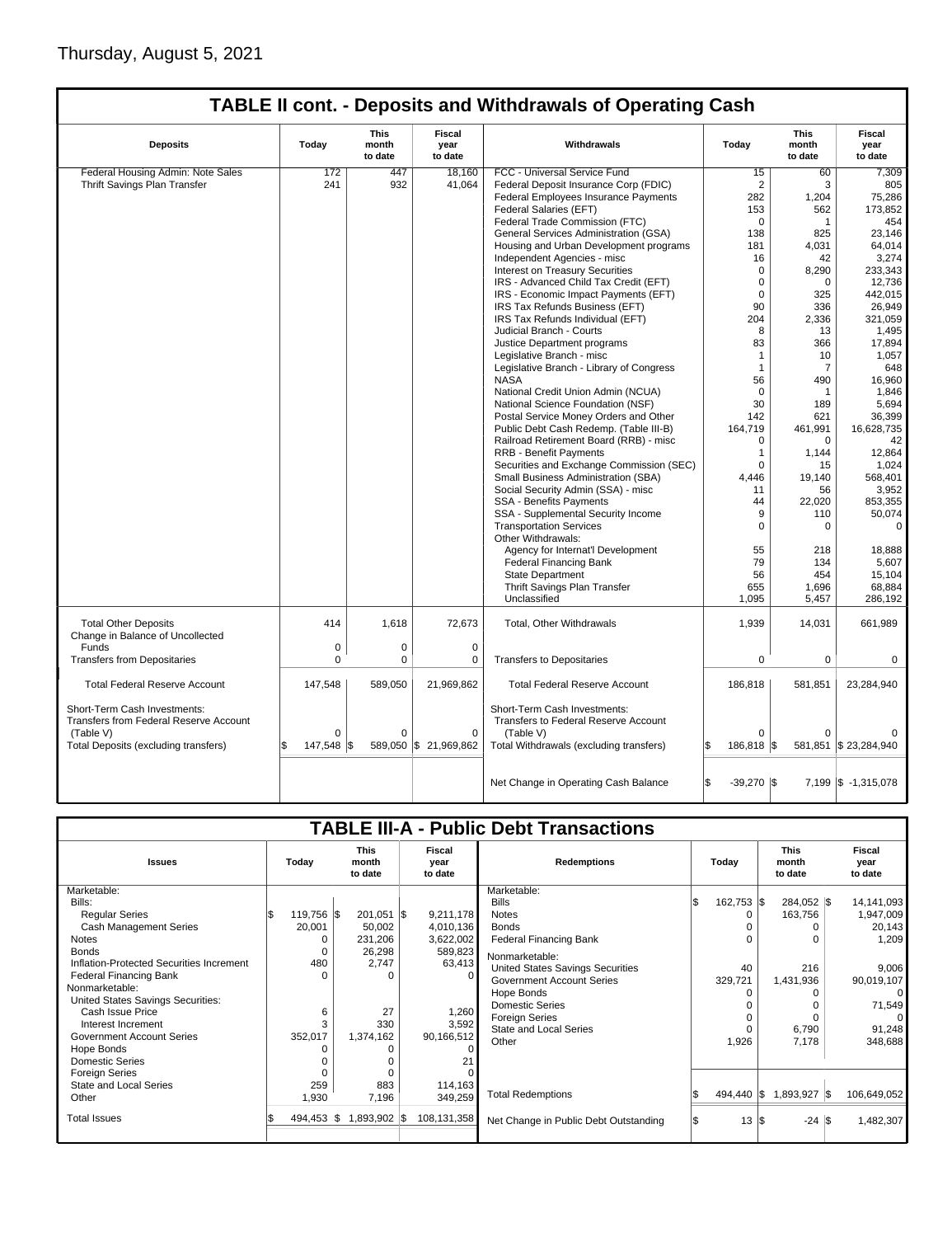| <b>TABLE III-B - Adjustment of Public Debt</b><br><b>Transactions to Cash Basis</b>                                                                                                                                                                                                                                                                                                                |           |                                                                 |            |                                                           |                                                                                        |  |  |  |  |                                 |  |  |                                  |
|----------------------------------------------------------------------------------------------------------------------------------------------------------------------------------------------------------------------------------------------------------------------------------------------------------------------------------------------------------------------------------------------------|-----------|-----------------------------------------------------------------|------------|-----------------------------------------------------------|----------------------------------------------------------------------------------------|--|--|--|--|---------------------------------|--|--|----------------------------------|
| <b>Transactions</b>                                                                                                                                                                                                                                                                                                                                                                                |           | Today                                                           |            |                                                           |                                                                                        |  |  |  |  | <b>This</b><br>month<br>to date |  |  | <b>Fiscal</b><br>year<br>to date |
| Public Debt Cash Issues:<br>Public Debt Issues (Table III-A)<br>Premium on New Issues<br>Discount on New Issues:<br>Bills $(-)$<br>Bonds and Notes (-)<br>Federal Financing Bank (-)<br>Government Account Transactions (-)<br>Hope Bonds (-)<br>Interest Increment on United States<br>Savings Securities (-)<br>Inflation-Protected Securities Increment<br><b>Total Public Debt Cash Issues</b> | \$        | 494.453<br>0<br>25<br>$\Omega$<br>O<br>352,017<br>o<br>3<br>480 | l\$        | 1,556<br>34<br>622<br>U<br>1,374,162<br>o<br>330<br>2,747 | 1,893,902 \\$108,131,358<br>21,067<br>2,554<br>27,743<br>90,166,512<br>3.592<br>62,288 |  |  |  |  |                                 |  |  |                                  |
| Deposited in Federal Reserve Account<br><b>Public Debt Cash Redemptions:</b><br>Public Debt Redemptions (Table III-A)<br>Premium on Debt Buyback Operation<br>Discount on Debt Buyback Operation (-)<br>Federal Financing Bank (-)<br>Government Account Transactions (-)<br>Hope Bonds (-)<br><b>Total Public Debt Cash Redemptions</b>                                                           | S.<br>l\$ | 141,928<br>494,440<br>0<br>$\Omega$<br>0<br>329.721<br>O        | 1\$<br>l\$ | 517,563<br>1,893,927<br>0<br>o<br>n<br>1,431,936<br>ი     | \$17,889,735<br>\$106,649,052<br>0<br>ŋ<br>1,209<br>90,019,107<br>O                    |  |  |  |  |                                 |  |  |                                  |
| Withdrawn from Federal Reserve Acct.                                                                                                                                                                                                                                                                                                                                                               | l\$       | 164,719                                                         | l\$        | 461,991                                                   | \$16,628,735                                                                           |  |  |  |  |                                 |  |  |                                  |

| <b>TABLE III-C - Debt Subject to Limit</b>                                        |                           |                                                                                                     |                           |                           |  |  |  |  |
|-----------------------------------------------------------------------------------|---------------------------|-----------------------------------------------------------------------------------------------------|---------------------------|---------------------------|--|--|--|--|
|                                                                                   | Closing                   | Opening balance                                                                                     |                           |                           |  |  |  |  |
| <b>Balance Transactions</b>                                                       | balance<br>today          | Today                                                                                               | <b>This</b><br>month      | <b>Fiscal</b><br>year     |  |  |  |  |
| Debt Held by the Public<br>Intragovernmental Holdings<br><b>Total Public Debt</b> | \$22,277,470<br>6,150,227 | \$22,280,521<br>6,147,163                                                                           | \$22,284,628<br>6.143.094 | \$21,018,952<br>5,926,439 |  |  |  |  |
| Outstanding<br>Less: Debt Not<br>Subiect to Limit:                                | 28,427,698                | 28,427,685                                                                                          | 28,427,722                | 26,945,391                |  |  |  |  |
| Other Debt                                                                        | 478                       | 478                                                                                                 | 478                       | 478                       |  |  |  |  |
| <b>Unamortized Discount</b>                                                       | 19,729                    | 19,716                                                                                              | 19,753                    | 17,271                    |  |  |  |  |
| <b>Federal Financing Bank</b>                                                     | 6,053                     | 6,053                                                                                               | 6,053                     | 7,262                     |  |  |  |  |
| Hope Bonds<br>Plus: Other Debt Subject to Limit<br>Guaranteed Debt of             | 0                         | O                                                                                                   | 0                         | o                         |  |  |  |  |
| Government Agencies                                                               | $\Omega$                  | $\Omega$                                                                                            | $\Omega$                  | 0                         |  |  |  |  |
| <b>Total Public Debt</b><br>Subject to Limit                                      |                           | $\frac{1}{2}$ 28,401,438 $\frac{1}{2}$ 28,401,438 $\frac{1}{2}$ 28,401,438 $\frac{1}{2}$ 26,920,380 |                           |                           |  |  |  |  |
| <b>Statutory Debt Limit</b>                                                       | \$28,401,463 \$28,401,463 |                                                                                                     | \$28,401,463              | SUSP-1                    |  |  |  |  |
|                                                                                   |                           |                                                                                                     |                           |                           |  |  |  |  |

| See Footnote |
|--------------|
|--------------|

| <b>TABLE IV - Federal Tax Deposits</b>                                                                                                                                                                                                        |     |                                          |     |                                                  |     |                                                                      |
|-----------------------------------------------------------------------------------------------------------------------------------------------------------------------------------------------------------------------------------------------|-----|------------------------------------------|-----|--------------------------------------------------|-----|----------------------------------------------------------------------|
| Classification                                                                                                                                                                                                                                |     | Today                                    |     | <b>This</b><br>month<br>to date                  |     | Fiscal<br>year<br>to date                                            |
| Withheld Income and Employment Taxes<br>Individual Income Taxes<br><b>Railroad Retirement Taxes</b><br><b>Excise Taxes</b><br><b>Corporation Income Taxes</b><br><b>Federal Unemployment Taxes</b><br>Estate and Gift Taxes & Misc IRS Rcpts. | l\$ | 2,787<br>195<br>1<br>51<br>114<br>3<br>4 | 1\$ | 55,671<br>1,165<br>52<br>423<br>360<br>558<br>18 | 1\$ | 2,323,634<br>328,226<br>4,448<br>60,137<br>305,892<br>6,323<br>4,455 |
| Total                                                                                                                                                                                                                                         | l\$ | $3,156$ \\$                              |     | 58,246 \$                                        |     | 3,033,115                                                            |
| Cash Federal Tax Deposits:<br>Direct<br><b>Through Depositaries</b>                                                                                                                                                                           | \$  | $139$ $\sqrt{5}$<br>2,994                |     | 438<br>55,177                                    | l\$ | 26.037<br>2,909,055                                                  |
| <b>Total Cash FTD's</b>                                                                                                                                                                                                                       | \$  | 3,133                                    | l\$ | 55,615                                           | 1\$ | 2,935,093                                                            |
| <b>Inter-agency Transfers</b>                                                                                                                                                                                                                 |     | 23                                       |     | 2,631                                            |     | 98,023                                                               |
| Total                                                                                                                                                                                                                                         | \$  | 3,156                                    | 1\$ | 58,246                                           | 1\$ | 3,033,115                                                            |
|                                                                                                                                                                                                                                               |     |                                          |     |                                                  |     |                                                                      |

|                                              |                |                           |               | зее гоополе |  |  |  |  |  |
|----------------------------------------------|----------------|---------------------------|---------------|-------------|--|--|--|--|--|
| <b>TABLE V - Short-Term Cash Investments</b> |                |                           |               |             |  |  |  |  |  |
|                                              |                | <b>Type of Depositary</b> |               |             |  |  |  |  |  |
| <b>Balance Transactions</b>                  | А              | в                         | С             | Total       |  |  |  |  |  |
|                                              |                |                           |               |             |  |  |  |  |  |
| Opening Balance Today<br>Deposits:           | $\Omega$<br>S  | 1\$<br>0                  | S<br>0        | S<br>ŋ      |  |  |  |  |  |
| <b>Transfers to Depositaries</b>             | $\Omega$       | $\Omega$                  | $\Omega$      |             |  |  |  |  |  |
| <b>Special Direct Investment</b>             | 0              | 0                         | 0             |             |  |  |  |  |  |
| Term Investment                              | $\Omega$       | $\Omega$                  | $\Omega$      |             |  |  |  |  |  |
| Repo Investment                              | $\Omega$       | $\Omega$                  | 0             |             |  |  |  |  |  |
| Withdrawals:                                 |                |                           |               |             |  |  |  |  |  |
| <b>Treasury Initiated</b>                    | $\Omega$       | $\Omega$                  | $\Omega$      |             |  |  |  |  |  |
| Depositary Initiated                         | 0              | 0                         | 0             |             |  |  |  |  |  |
| Special Direct Investment                    | 0              | O                         | 0             |             |  |  |  |  |  |
| <b>Term Investment</b>                       | $\Omega$       | $\Omega$                  | $\Omega$      |             |  |  |  |  |  |
| Repo Investment                              | $\Omega$       | $\Omega$                  | $\Omega$      | 0           |  |  |  |  |  |
|                                              |                |                           |               |             |  |  |  |  |  |
| Closing Balance Today                        | \$<br>$\Omega$ | I\$<br>$\Omega$           | S<br>$\Omega$ | l\$         |  |  |  |  |  |

| <b>TABLE VI - Income Tax Refunds Issued</b> |     |       |    |                                 |     |                           |  |  |  |  |
|---------------------------------------------|-----|-------|----|---------------------------------|-----|---------------------------|--|--|--|--|
| Classification                              |     | Today |    | <b>This</b><br>month<br>to date |     | Fiscal<br>year<br>to date |  |  |  |  |
| IRS - Advanced Child Tax Credit (Checks)    | I\$ | 0     | 13 | 0                               | 135 | 2,057                     |  |  |  |  |
| IRS - Advanced Child Tax Credit (EFT)       |     | 0     |    | 0                               |     | 12,736                    |  |  |  |  |
| IRS - Economic Impact Payments (Checks)     |     | 2     |    | 9                               |     | 84.903                    |  |  |  |  |
| IRS - Economic Impact Payments (EFT)        |     | 0     |    | 325                             |     | 442.015                   |  |  |  |  |
| IRS Tax Refunds Business (Checks)           |     | 34    |    | 578                             |     | 53.232                    |  |  |  |  |
| IRS Tax Refunds Business (EFT)              |     | 90    |    | 336                             |     | 26.949                    |  |  |  |  |
| IRS Tax Refunds Individual (Checks)         |     | 80    |    | 257                             |     | 57.392                    |  |  |  |  |
| IRS Tax Refunds Individual (EFT)            |     | 204   |    | 2,336                           |     | 321,059                   |  |  |  |  |
|                                             |     |       |    |                                 |     |                           |  |  |  |  |

## **Daily Treasury Statement Footnotes:**

### **General Footnotes and Statements:**

This statement summarizes the United States Treasury's cash and debt operations for the Federal Government. Treasury's operating cash is maintained in an account at the Federal Reserve Bank of New York and in short-term cash investments. Treasury minimized and then suspended its short-term cash investment program beginning in November 2008, but anticipates investing again when market conditions warrant. Major information sources include: Federal Reserve Banks, Treasury Regional Financial Centers, Internal Revenue Service Centers, various electronic systems, and information on the Public Debt. Information is presented on a modified cash basis. Deposits are reflected as received and withdrawals are reflected as processed.SOURCE: Bureau of the Fiscal Service, Department of the Treasury. Note: The Daily Treasury Statement (DTS) is available by 4:00 p.m. the following business day on the Fiscal Service website https://fiscal.treasury.gov/reports-statements/dts/. For more information, call the Cash Reporting Branch at 202-874-9789.

### **TABLE III-A – Public Debt Transactions**

Stated at face value except for savings and retirement plan securities which are stated at current redemption value.